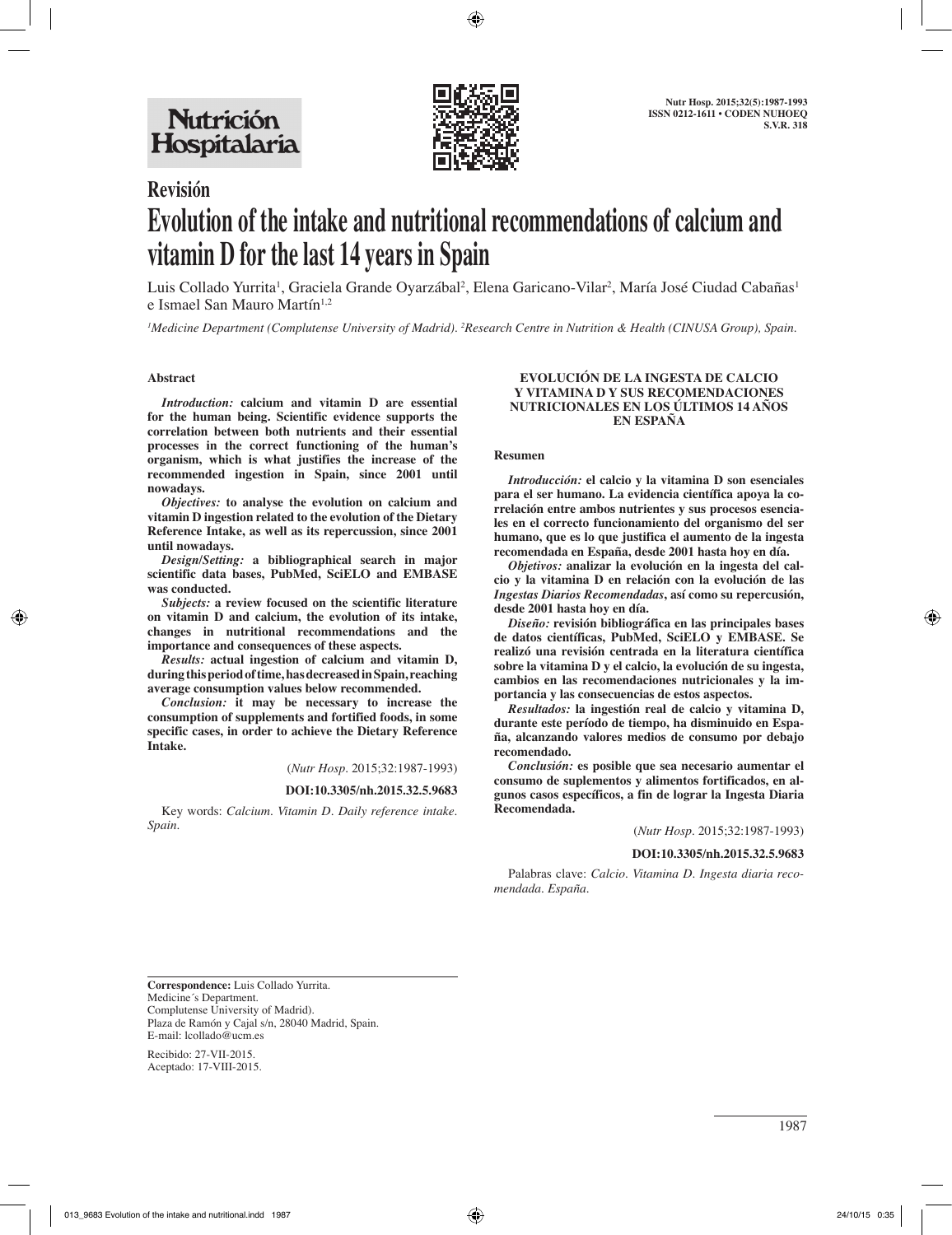# **Abreviations**

AECOSAN: *Agencia Española de Consumo, Seguridad Alimentaria y Nutrición*. Ca: Calcium. DRI: Dietary Reference Intake. EAR: Estimated Average Requirement. EFSA: European Food Safety Authority. Fe: Iron. FOS: Fructooligosaccharides. IOM: Institute of Medicine. MD: Mediterranean Diet. RDA: Recommended dietary allowance. UL: Upper intake Level. Zn: Zinc.

# **Introduction**

An adequate intake of calcium and vitamin D, in a well-balanced Mediterranean Diet (MD), is necessary in all stages of life. Scientific evidence links them to bones development<sup>1</sup> and maintenance<sup>2</sup>, but they are also essential in other processes. Calcium contributes to blood coagulation, energetic metabolism, neuromuscular and digestive enzymes function and to cellular's division and differentiation. Vitamin D contributes to calcium and phosphorus absorption and calcium homeostasis in blood; it is involved in the correct immune system and muscles functioning, and in cellular division process<sup>3</sup>. Prospective cohort studies have shown a relationship between 25-hydroxy-vitamin D3 low serum concentration and increased risk of colorectal cancer, cardiovascular, infectious and autoimmune diseases and diabetes mellitus type II. It has been proved, that 10  $\mu$ g of vitamin D daily supplementation prevents rickets<sup>3,4</sup>.

To meet calcium and vitamin D requirements, which ensures optimal functions, Dietary Reference Intake (DRI) are established (10-20  $\mu$ g/day of vitamin D and 1200-1500 mg/day of calcium, depending on age). EFSA (**European Food Safety Authority**), of European scope, or **AECOSAN** (*Agencia Española de Conusmo, Seguridad Alimentaria y Nutrición*), in Spain, are responsible for estimating the DRI and its compliance. Recent research has modified recommended values for an optimal health condition, to others capable of avoiding diseases<sup>5</sup>.

Recommended dietary allowances (RDA) are estimated with a wide safety margin (they cover the needs of 97.5  $%$  of the population)<sup> $6$ </sup>. Normally a person may be at risk of deficiency when, at least, 80% of DRI is not reached. However, this percentage is a vague criterion so any possible deviation must be confirmed with individual biochemical, anthropometrical and clinical studies7 .

As sources that provide higher levels of calcium and vitamin D, the following should be considered:

**VITAMINA D sources.** Exposure to sunlight contributes to 2/3 of vitamin D supply per year; diet to the other third. Even so, both may turn out to be insufficient. Certain groups may need vitamin D supplements (preferably  $D3$ ), such as enriched margarine or milk<sup>4</sup>. The 8 fish/shellfish richest in vitamin D are: eel  $(20 \mu g)$  $(100g)$ , herring  $(17 \mu g / 100g)$ , salmon  $(15 \mu g / 100g)$ , sardines (11  $\mu$ g /100g), mackerel (10  $\mu$ g /100g), trout, oysters (8  $\mu$ g/100g) and anchovy (7  $\mu$ g/100g)<sup>8</sup>, which surpass 100% of DRI for one meal and contribute to 70% of vitamin D DRI. In a minor extent, products like liver, eggs and dairy products, provide 66%, 21% and 3% of DRI, respectively. Cereals, vegetables, fruits, nuts and legumes are considered to be lack of vitamin D. Vitamin D-fortified foods become necessary in individuals not able to cover vitamin D needs through endogenous synthesis<sup>9</sup>. Beneficial effects of sun exposure, such as for vitamin D production, can be fully achieved while still avoiding too much sun exposure, which is the main cause of skin cancer<sup>10</sup>.

**CALCIUM sources**: dairy products (cheese: 636mg/100g; fat milk: 120mg/100g; yogurt:  $142$ mg/ $100g$ <sup>11</sup> which cover 20-30% of DRI needs per meal and contribute to 44% of daily calcium ingestion. Certain vegetables (spinach: 126mg/100g; endive: 67mg/100g; leek: 60mg/100g)12 cover 10-20% of DRI needs per meal. All shellfish and legumes can cover 16% and 10% of DRI needs per meal, respectively<sup>12</sup>.

Calcium intake, in Spanish adult population, is lower than AECOSAN recommendations. The inadequacy of its intake is particularly significant in postmenopausal women (600 mg Ca/day) and >65 years old men<sup>13</sup>. 20.5% ingested calcium supplements – depending on age, sex and region – but only the 23.2% with deficient ingestion used them.

One of the most effective mechanisms to increase calcium absorption is vitamin D intake, due to its calcium control and regulation contribution, magnifying its intestinal absorption by increasing synthesis of calcium transporting protein $14$ . Therefore, daily products are conceived as a good choice to maintain calcium homeostasis, if ingested regularly.

Another strategy to increase calcium absorption involves intake of fructooligosaccharides (FOS)<sup>15</sup>. FOS decrease intestinal pH as a result of short chain fatty acids production. This pH drop increases calcium solubility and its paracellular and transcellular transportation $16,17$ .

Similarly, vitamin D deficiency is common, especially among elderly, whose skin production and renal synthesis is limited<sup>18</sup>. Spanish women vitamin D ingestion is inferior to 84.3%, and lower than 67% of recommendations in 72.2%; menopausal women ingestion is inferior to 85.2%, and lower than 67% of recommendations in 75.9%19. Vitamin D needs duplicate in 50-59 year old population, therefore, its consumption is highly distant to the recommended<sup>6</sup>.

Vitamin D is scarce in the diet, making it difficult to reach its DRI and causing an imperative public health problem. For this reason, vitamin D-fortified food products have been suggested<sup>20</sup>. Enriched milk provides 15% of DRI against 3% provided by non-enriched milk.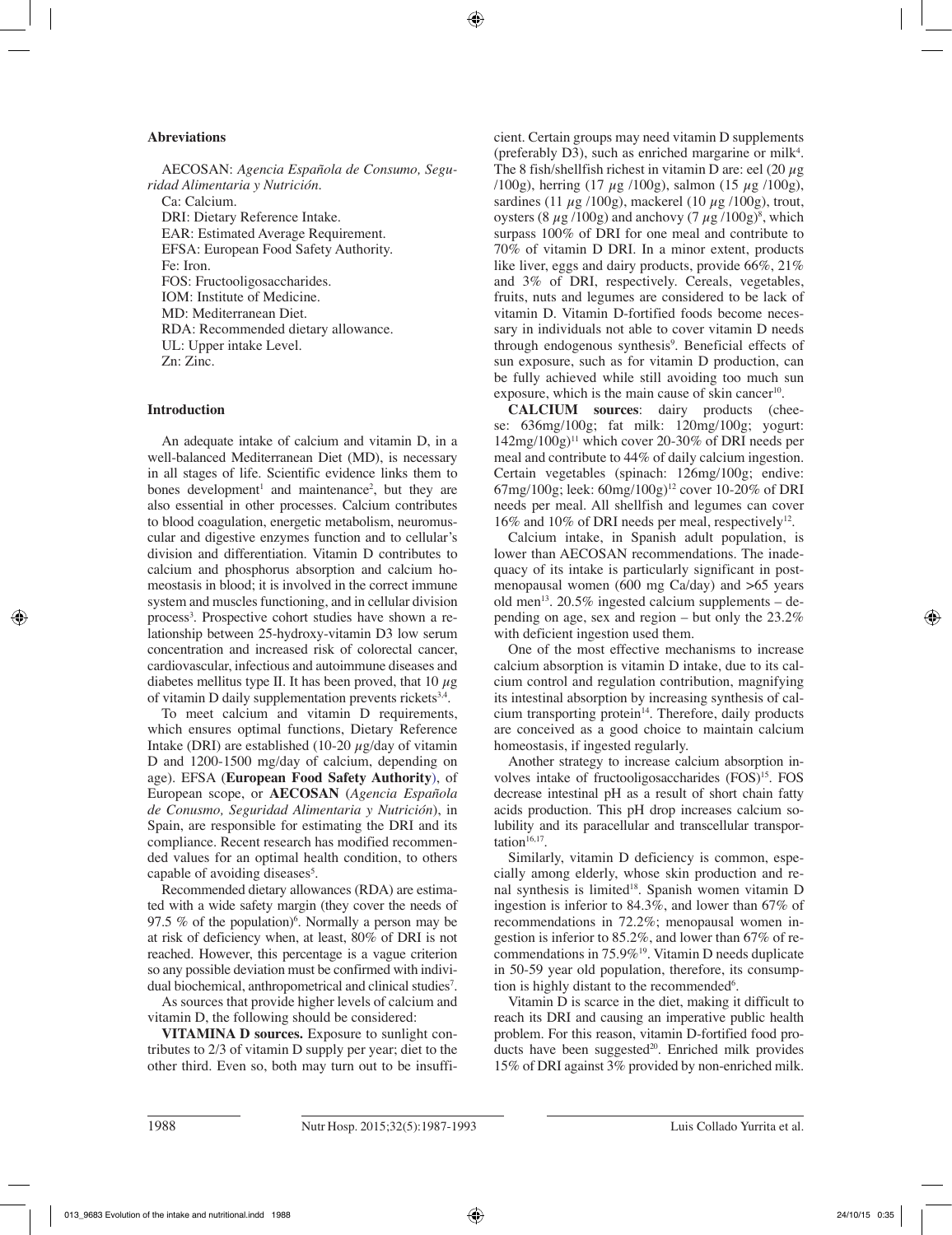## **Objectives**

Analyse the evolution on calcium and vitamin D ingestion related to the evolution of the DRI since 2001, as well as its repercussion. Specific objectives: 1) To know the evolution of calcium DRI and vitamin D DRI since 2001, in Spain; 2) To analyse real average calcium and vitamin D consumption since 2001, in Spain; 3) To study the consequences of the lack of temporary uniformity and real adjustment to the needs of Spanish population.

## **Methodology**

Review study, focused on the scientific literature on vitamin D and calcium. In particular on the evolution of its intake, on changes in nutritional recommendations and on the importance and consequences of these aspects. Therefore, a bibliographical search in major scientific data bases, PubMed, SciELO and EMBASE, was conducted.

To retrieve the most relevant studies, different strategies were designed by combining keywords according to the type of study required, with the highest scientific evidence. The search was limited to a period of time, mostly, did not exceed ten years of existence (2003-2013).

The search strategy used in PubMed was: ("vitamin D deficiency"[MeSH Terms] OR "vitamin D deficiency"[All Fields]) AND ((Meta-Analysis[ptyp] OR systematic[sb]) AND "2004/03/25"[PDat]: "2014/03/22"[PDat] AND "humans"[MeSH Terms]). Expressions of interest: ("vitamin d intake", "calcium deficiency", "calcium intake", etc) AND (("calcium"[- MeSH Terms] OR "calcium"[All Fields]) AND ("osteoporosis, postmenopausal"[MeSH Terms] OR ("osteoporosis"[All Fields] AND "postmenopausal"[All Fields]) OR "postmenopausal osteoporosis"[All Fields] OR "osteoporosis"[All Fields] OR "osteoporosis"[MeSH Terms])) AND ((Meta-Analysis[ptyp] OR systematic[sb]) AND "2004/03/25"[PDat] : "2014/03/22"[PDat] AND "humans"[MeSH Terms]). Same procedure was followed for vitamin D and adapted to every search engine.

BEDCAs network was examined, also the opinions of the EFSA panel, responsible for regulating the reviewed aspects in this paper and the DRI of Institute of Medicine.

## **Results**

In table I, vitamin D DRI is shown for years 2001, 2004, 2011 and 2013. Until 2004, vitamin D DRI was 5 µg for every age range, except for ages between 50- 70 years, which showed a DRI of 10  $\mu$ g, and population >70 years, who had a DRI of 15  $\mu$ g. From 2011 on, DRI is increased to 10  $\mu$ g for all ages, and between 20-25  $\mu$ g in prematurity. The last DRI published maintains 10  $\mu$ g/day for everyone, except in population >70 years, amounting to 20  $\mu$ g/day.

Currently, the upper level (UL) of vitamin D for adults, pregnant and lactating women, is established in 100  $\mu$ g/day. For children and adolescents twice as much as in 2001. The UL is set at 50  $\mu$ g/day for ages 1-10 years and at 25  $\mu$ g/day for infants up to 1 year, without changes in comparison to 2001 DRI. Data obtained from European population indicates vitamin D intake is below the UL in all subgroups $2<sup>1</sup>$ .

| <b>Tabla I</b><br>Vitamin D DRI and UL |                |                          |                                                       |           |                             |      |      |                                                         |      |                             |
|----------------------------------------|----------------|--------------------------|-------------------------------------------------------|-----------|-----------------------------|------|------|---------------------------------------------------------|------|-----------------------------|
| Vitamin D                              | 2001           | 2004                     | 2011                                                  | 2013      | IR<br>lncrease<br>2001-2013 | 2001 | 2004 | 2011                                                    | 2013 | UL<br>lncrease<br>2001-2013 |
| Age Range                              |                |                          | $DRI(\mu g/d) DRI(\mu g/d) DRI(\mu g/d) DRI(\mu g/d)$ |           |                             |      |      | $UL(\mu g/d)$ $UL(\mu g/d)$ $UL(\mu g/d)$ $UL(\mu g/d)$ |      |                             |
| Newborns from<br>0 to 12 months        | 5              | 5                        | 10                                                    | 10        | $100\%$                     | 25   | 25   | 25                                                      | 25   | $0\%$                       |
| Newborns from<br>1 to 10 years         | 5              | 5                        | 10                                                    | 10        | $100\%$                     | 50   | 50   | 50                                                      | 50   | $0\%$                       |
| $11-49$ years                          | 5              | 5                        | 10                                                    | 10        | 100%                        | 50   | 50   | 100                                                     | 100  | 100%                        |
| $50-70$ years                          | 10             | 10                       | 10                                                    | 10        | $0\%$                       | 50   | 50   | 100                                                     | 100  | 100%                        |
| >70 years                              | 15             | 15                       | 10                                                    | 20        | 33,34%                      | 50   | 50   | 100                                                     | 100  | 100%                        |
| Pregnancy                              | 5              | 5                        | 10                                                    | 10        | $100\%$                     | 50   | 50   | 100                                                     | 100  | 100%                        |
| Lactation                              | 5              | 5                        | 10                                                    | 10        | $100\%$                     | 50   | 50   | 100                                                     | 100  | 100%                        |
| Prematurity                            | $\overline{a}$ | $\overline{\phantom{0}}$ | $20 - 25$                                             | $20 - 25$ |                             |      |      | 100                                                     | 100  |                             |

Vitamin D DRI and UL in 2001, 2004, 2011 and 2013, in reference to all stages of life. Data shown in µg per day, and percentage increase from 2001 to 201323,24.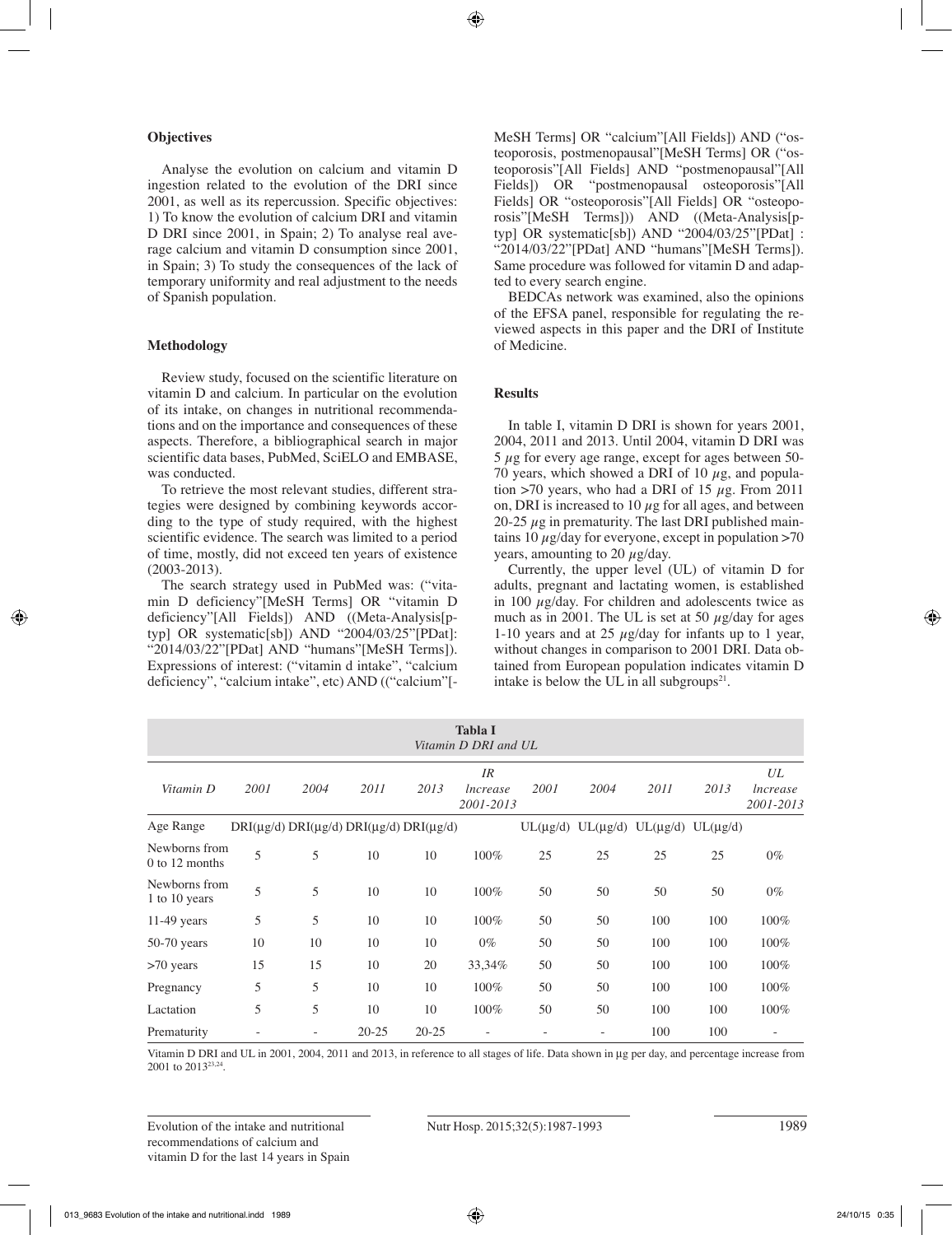In table II, calcium DRI is shown for years 2001, 2004, 2011 and 2013. DRI increased in 2011 in several age ranges, especially from 4-8 years, which increased to 1200 mg/day, from 9-24 years, increasing to 1200- 1500 mg/day, and for >65 years, increasing from 1200 mg/day, in 2001, to 1500 mg/day in 2011. A DRI of 100 mg/kg is set in prematurity. Actual DRI hold the same values.

Calcium UL is set on 2,500 mg/day in adults, pregnant and lactating women. European data indicates that calcium ingestion in great adult men consumers can be close to the UL. Available data is insufficient to establish an UL for newborns, children and adolescents, but it has not been identified any risk with the UL of calcium consumption in this  $groups<sup>14</sup>$ .

Table III shows the actual real average intake of calcium and vitamin D. In both cases a decreasing tendency is observed, with actual mean values of calcium around 860 mg/day and 4  $\mu$ g/day of vitamin D.

## **Discussion**

Calcium and vitamin D DRI have been increasing since 2001, due to the importance of an adequate supply for an optimum functioning of the organism and prevention of diseases<sup>5</sup>.

In the particular case of vitamin D, the DRI have increased, in comparison with 2001, by 100% from birth to 50 years old stage, as well as for pregnant and lactating women. The values for 50-70 years old are stable and in senior population, values reach 20  $\mu$ g/day (an increase of 33.34%) as production is reduced and renal synthesis is also altered<sup>18</sup>.

Vitamin D DRI increase is justified after multiple studies that relate higher intakes of it with the prevention of various diseases<sup>4</sup>.

Children up to 4 years old: 10  $\mu$ g/day to prevent rickets.

Women 50-70 years old: 10  $\mu$ g/day to reduce bone fractures.

| <b>Tabla II</b><br>Calcium DRI and UL |            |           |                                                   |           |                                            |               |           |                                                   |           |                                                    |                                 |
|---------------------------------------|------------|-----------|---------------------------------------------------|-----------|--------------------------------------------|---------------|-----------|---------------------------------------------------|-----------|----------------------------------------------------|---------------------------------|
| Calcium                               | 2001       |           | 2004                                              |           |                                            | 2011          |           | 2013                                              |           | <b>DRI</b> <i>Increase</i><br>2001-2013            | UL <i>Increase</i><br>2001-2013 |
| Age Range                             | <b>DRI</b> | UL        | <b>DRI</b><br>$(mg/d)$ $(mg/d)$ $(mg/d)$ $(mg/d)$ | UL        | Ages                                       | <b>DRI</b>    | UL        | <b>DRI</b><br>$(mg/d)$ $(mg/d)$ $(mg/d)$ $(mg/d)$ | UL        |                                                    |                                 |
| Newborns from<br>0 to 6 months        | 210        | <b>ND</b> | 210                                               | <b>ND</b> | <b>Newborns</b><br>from<br>$0$ to 6 months | 210           | ND        | 210                                               | <b>ND</b> | $0\%$                                              |                                 |
| 7-12 months                           | 270        | <b>ND</b> | 270                                               | <b>ND</b> | 7-12 months                                | 270           | <b>ND</b> | 270                                               | <b>ND</b> | $0\%$                                              | $\overline{\phantom{a}}$        |
| 1-3 years                             | 500        | 2500      | 500                                               | 2500      | 1-3 years                                  | 500           | 2500      | 500                                               | 2500      | $0\%$                                              | $0\%$                           |
| 4-8 years                             | 800        | 2500      | 800                                               | 2500      | 4-8 years                                  | 800-<br>1200  | 2500      | 800-<br>1200                                      | 2500      | 0 a 50%                                            | $0\%$                           |
| 9-18 years                            | 1300       | 2500      | 1300                                              | 2500      | 9-24 years                                 | 1200-<br>1500 | 2500      | 1200-<br>1500                                     | 2500      | $-7,69\%$<br>a 15,38%                              | $0\%$                           |
| $19-50$ years                         | 1000       | 2500      | 1000                                              | 2500      | $25-65$ years                              | 1000          | 2500      | 1000                                              | 2500      | 35% (19-25<br>years) 0%<br>$(25-49 \text{ years})$ | $0\%$                           |
| $50-70$ years                         | 1200       | 2500      | 1200                                              | 2500      |                                            |               |           |                                                   |           | $-16.67%$<br>$(50-65 \text{ years})$               | $0\%$                           |
| >70 years                             | 1200       | 2500      | 1200                                              | 2500      | $>65$ years                                | 1500          | 2500      | 1500                                              | 2500      | 25%                                                | $0\%$                           |
| Pregnancy <18                         | 1300       | 2500      | 1300                                              | 2500      |                                            | $+500$        | 2500      | $+500$                                            |           | 38%-50%                                            | $0\%$                           |
| Pregnancy <18                         | 1000       | 2500      | 1000                                              | 2500      | Pregnancy                                  |               |           |                                                   | 2500      |                                                    | $0\%$                           |
| Lactation <18                         | 1300       | 2500      | 1300                                              | 2500      |                                            | $+500$        | 2500      |                                                   | 2500      | 38%-50%                                            | $0\%$                           |
| Lactation <18                         | 1000       | 2500      | 1000                                              | 2500      | Lactation                                  |               |           | $+500$                                            |           |                                                    | $0\%$                           |
| Prematurity                           |            | 2500      |                                                   | 2500      | Prematurity                                | 100<br>mg/kg  | 2500      | 100<br>mg/kg                                      | 2500      |                                                    | $0\%$                           |

Calcium DRI and UL for 2001, 2004, 2011 and 2013, in reference to all stages of life, shown in mg per day or mg/kg/day, as well as the percentage increase from 2001 to 2013, choosing for its calculation the average value in those recommendations show in the margins<sup>23,24</sup>.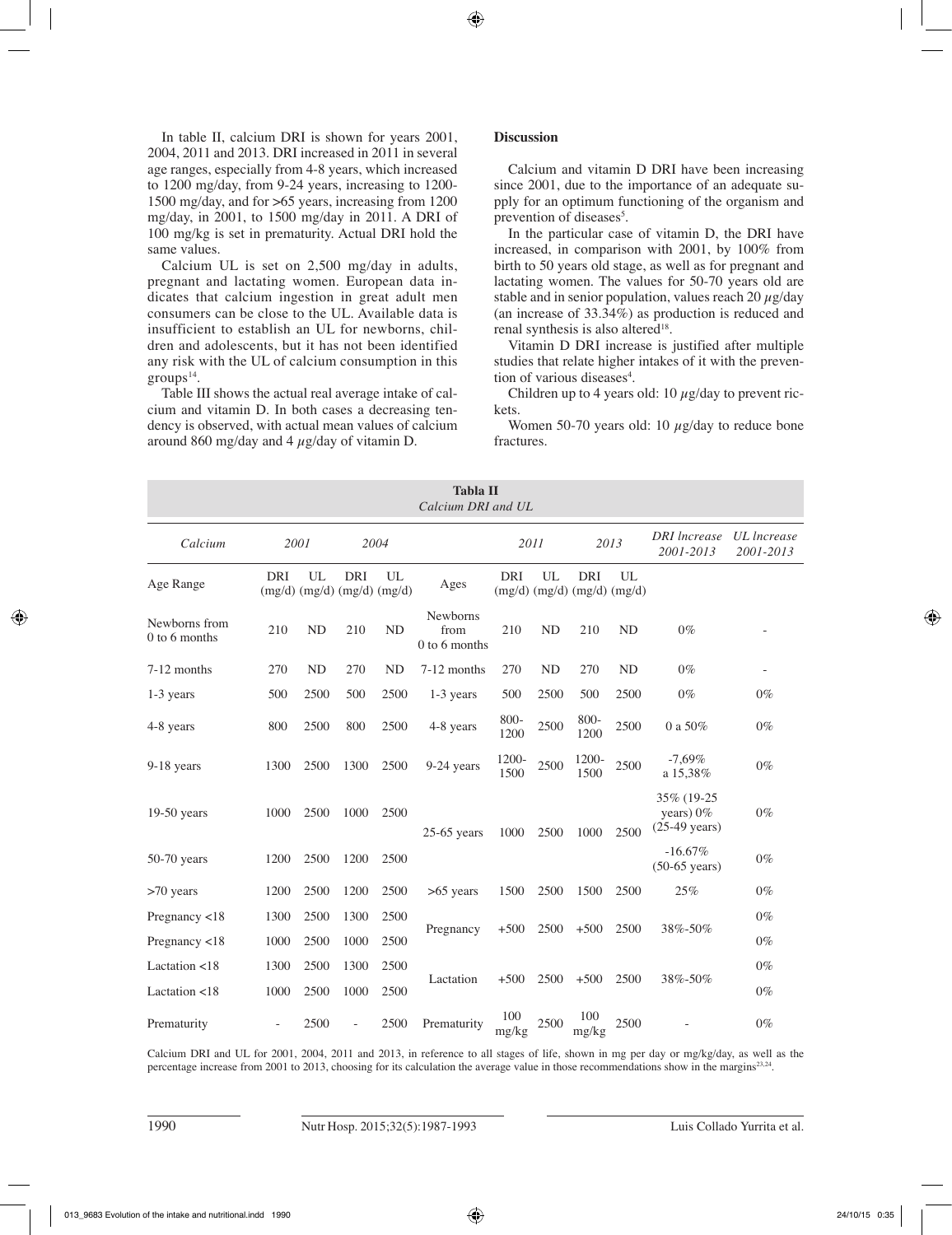| <b>Tabla III</b><br>Real average intake of calcium and vitamin D from 2000 to 2011 |      |      |      |      |      |  |  |  |
|------------------------------------------------------------------------------------|------|------|------|------|------|--|--|--|
|                                                                                    | 2000 | 2003 | 2006 | 2008 | 2011 |  |  |  |
| Calcium $(mg)$                                                                     | 889  | 997  | 871  | 874  | 860  |  |  |  |
| Vitamin $D(\mu g)$                                                                 | 5.6  | 6.2  | 6.4  |      | 4.0  |  |  |  |

Real average mgest1on of Calc1um and V1tam1n D for years 2000, 2003, 2006, 2008, y 2011 shown in mg per day for Calcium and  $\sim$ g per day for Vitamin Data obtained from Otten JJ et al $^{\circ}$ .

Seniors  $>70$  years: 20  $\mu$ g/day to reduce bone fractures.

Pregnant women: 10  $\mu$ g/day to prevent low birth weight in newborns.

Calcium DRI have also increased, namely in age range groups of 4-8 years (800-1200 mg), which means a 50% increase if compared with 2001, in 9-24 years (1200-1500 mg), which means an increase of 15.4% until the age of 18, and a 50% increase between ages  $19-24^{22,23}$ . In pregnant women the increase  $(+500)$ mg/day) is also significant, with a variation of  $> 50\%$ if compared with 2001, as well as in senior citizens (1500 mg Ca), whose DRI were increased by 25%. For ages between 50-65 years, DRI values have decreased from 1200 to 1000 mg/day. What justifies the increase of calcium DRI is based on the conclusions reached by several studies about the importance of calcium in bone health<sup>1,2,3</sup>.

Proportionally to the DRI increase occurred in Spain since 2001, the real intake of calcium and vitamin D has decreased progressively, reaching mean values of 860 mg calcium and 4  $\mu$ g vitamin D, both in 20116 . This is alarming because, apart from showing a downward intake every year, neither case reach established DRI. According to Estaire P et al  $(2012)^{24}$ , average calcium intake was below the recommended in 78.4% of participants (70% males, 86% women), with ingestions under 67% of DRI in 33.7% of participants (25.5% males, 40.9% women). The main source of calcium taken was daily products (58.7%) and, in fact, individuals who reached DRI of calcium had higher consumption of them  $(551.3 \pm 240.4 \text{ g/day})$  compared to individuals who did not comply with the DRI (305.0  $\pm$  150.3 g/day).

This mismatch between DRI and real ingestion could be due to the time set elapses since the new DRI establishment, based on scientific research, and its application, compromising populations' health. Reliability should be evaluated to conclude firmly in these needs/lacks for a specific population, with methodologies based in subjective records and auto-referred recounting. A recent study by San Mauro I  $(2014)^{25}$  has stated a variability between 7 tools (food composition tables and menu calibration software), with a difference of 27% (342 mg) for calcium and 61% (6  $\mu$ g) for vitamin D between the highest and lowest of the tools, concluding that actual methods for DRI evaluation, using national and international data bases, are not entirely reliable.

Another study<sup>26</sup> has tried to further, trying to establish DRI for bioactive food components, since there is an essential scientific evidence to validate the relation between its consumption and optimum health conditions.

In other countries, the average calcium and vitamin D ingestion has been studied. A Canadian study<sup>27</sup> found that vitamin D intake, related to the established DRI, was low and decreased since 2011 (11.1% in winter; 13.0% in summer), compared with the values obtained in 1997 (40% in winter; 47.8% in summer). Dairy products and fish were suggested as the main sources of vitamin D. Another study<sup>28</sup>, focused on Inuit people and childbearing age women, determined inadequate intake of vitamin D, suggesting the need for supplementation protocols and/or food fortification to address this problem. A Spanish study<sup>29</sup> estimated the contribution of this and other minerals in food products. Results showed that the levels of trace elements were specially low and insufficient (mainly Fe, Zn and Ca) taking in consideration the DRI.

Due to the public health problem that vitamin D deficiency causes, Uriu–Adams JY (2013)<sup>30</sup> discussed the potential value of vitamin D supplementation in high risk pregnancies, during lactation time and early childhood, as this deficiency has been suggested as a risk factor for developing preeclampsia, partnering with a higher risk of skeletal disruptions and vascular or immunological disorders. Consumption of vitamin D low diets and inadequate exposure to sun are the main causes of deficiency. Black LJ et al  $(2014)^{31}$ defends vitamin D fortification of food products, specially breakfast cereals, spreadable greases and milk, as an option to reach the DRI in children (5-12 years old) and adolescents (13-17 years old). Similarly, and to prevent vitamin D deficiencies in children of 1-2 years old, Ghisolfi J et al (2012)<sup>32</sup> established that consumption of growing-up milk ( $\geq$  250 ml/day) reduces significantly risk of vitamin D deficiency,  $\alpha$  acid – linolenic, Fe, and vitamin C, comparing it to cow's milk consumption ( $\geq$ 250 ml/day). Despite the benefits that could arise from fortification or supplementation, there is no consensus on how to choose the optimal dose, the vitamin D type and how to use evidences to monitor treatments in adults $33$ .

It is considered, in one hand that the actual consumption of calcium and vitamin D in the worldwide population is far from the DRI, causing concerns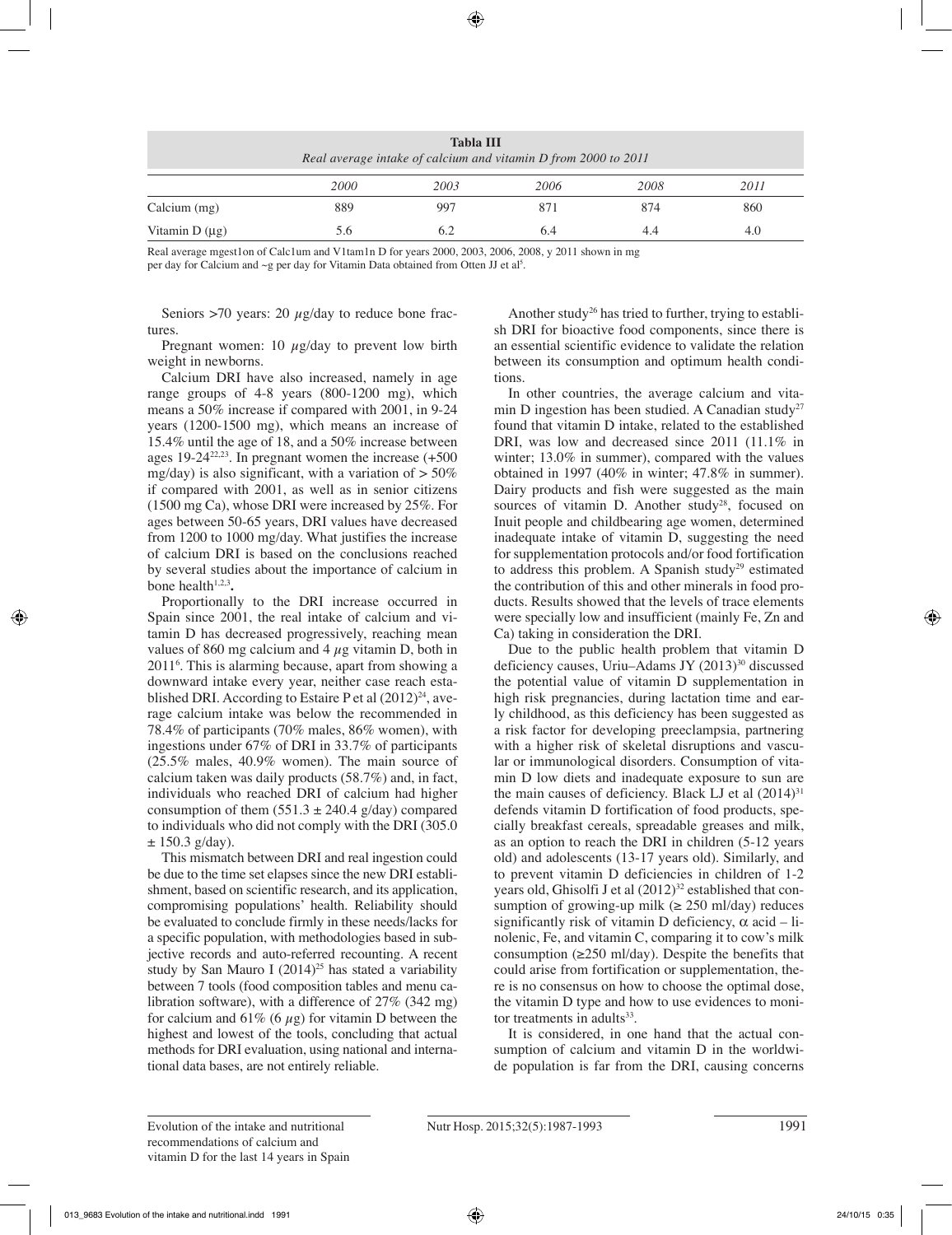that could entail consequences on health. But, on the other hand, it is suggested that the evaluation methods of those DRI are not completely reliable and perhaps may be overestimated. Baladia E  $(2014)^{34}$  supports this theory and confirms that, according to the Institute of Medicine, intakes below the recommended should not be assumed to be inadequate, as RDA, by definition, exceed the real requirements of the entire population, and proposed another method to estimate the prevalence of inadequate intakes: the EAR (Estimated Average Requirement), based on the fact that prevalence of an inadequate intake of a population is the proportion of the individuals in the group with intakes below the EAR. On the contrary, another author<sup>35</sup>, justifies the DRI increase at certain stages of life (childhood or senior age) and manifests an insufficient intake of dairy products necessary to meet the DRI.

## **Conclusions**

It has been stated the increase, nationally and internationally, of calcium and vitamin D DRI. This increase is found to be slow and the used methods to calculate the DRI have been criticised, as well as the population's deficit of both nutrients ingestion, which represents a public health problem. More studies should be carried out to demonstrate the reliability of DRI, using a more exact methodology, closer to reality. A suggestion could be population sampling, not just registers, made in health centres and hospitals, measuring calcium and vitamin D levels in blood, in order to obtain results that can be applied in preventive medicine as a way of achieving an optimal health condition.

#### **References**

- 1. Bresson JL, Flynn A, Heinonen M, et al. Calcium and vitamin D and bone strength. *EFSA Journal*. 2008; 828, 1-13.
- 2. EFSA Panel on Dietetic Products, Nutrition, and Allergies (NDA). Scientific Opinion on principles for deriving and applying Dietary Reference Values. *EFSA Journal*. 2010; 8(3):1458.
- 3. Wahlqvist ML. Vitamin D status and food security in North-East Asia. *Asia Pac J Clin Nutr*. 2013; 22(1):1-5.
- 4. Institute of Medicine (US) Committee to Review Dietary Reference Intakes for Vitamin D and Calcium; Ross AC, Taylor CL, Yaktine AL, et al., editors. Washington (DC): National Academies Press (US); 2011.
- 5. National Institutes of Health. Nutrients recommendations: dietary reference intakes (DRI). Cited Jul 7, 2015. Available at: http://ods.od.nih.gov/Health\_Information/Dietary\_Reference\_Intakes.aspx/.
- 6. del Pozo-de la Calle S, Ávila-Torres JM, Cuadrado-Vives C, et al. Valoración Nutricional de la Dieta Española de acuerdo al Panel de Consumo Alimentario. Ed. Fundación Española de Nutrición, 2012.
- 7. Carbajal Á. Ingestas recomendadas de energía y nutrientes. In: León Ud (ed). Nutrición y dietética: León. 2003.
- 8. Bourre JM, Paquotte P. Contribution de chaque produit de la peche ou de l'aquaculture aux apports en DHA, iode, selenium, vitamins D et B12. *Méd Nut*. 2006; 42(3):113-127.
- 9. Mataix Verdú J, de la Higuera López-Frías M. Vitamina D3, hormona D3 y la regulación homeostática del calcio. En Mataix Verdú J, compilador. Nutrición y alimentación humana. Madrid: *Ergon*; 2009. p.261.
- 10. Greinert G, de Vries E, Erdmann F, et al. European Code against Cancer 4th edition: Ultraviolet radiation and cancer. *Cancer Epidemiol*. 2015. doi: 10.1016/j.canep.2014.12.014.
- 11. French Daily Board (CNIEL). Minerals in milk and milk products. International Daily Federation. 2007. [Available at: http://www.idfdairynutrition.org/Files/media/FactSheetsHP/ Final-HP-Fact-sheet-Minerals-080225.pdf]
- 12. Mataix Verdú J, Llopis González J. Minerales. En Mataix Verdú, J, compilador. Nutrición y alimentación humana. Madrid: *Ergon*; 2009. 273-274.
- 13. Fan T, Nocea Modi GA, Stokes L, et al. Evaluation of calcium intake in Spanish adult population. Study INDICAD Calcium and vitamin D intake by postmenopausal women with osteoporosis in Spain: an observational calcium and vitamin D intake (CaVIT) study. Clinical Interventions in Aging. 2013; 8:89–696.
- 14. EFSA Panel on Dietetic Products, Nutrition and Allergies (NDA). Scientific Opinion on the Tolerable Upper Intake Level of calcium. *EFSA Journal*. 2012; 10(7):2814.
- 15. López-Huertas E, Teucher B, Boza JJ, et al. Absorption of calcium from milks enriched with fructooligosaccharides, caseinophosphopeptides, tricalcium phosphate, and milk solids. *Am J Clin Nutr*. 2006; 83(2):310-6.
- 16. Diaz de Barbosa G, Guizzardi S, Tolosa de Talamoni N. Molecular aspects of intestinal calcium absorption. *World J Gastroenterol*. 2015; 21(23):7142-54.
- 17. Suzuki T, Hara H. Difructose anhydride III and sodium caprate activate paracellular transport via different intracellular events in Caco-2 cells. *Life Sci*. 2006; 79(4):401-10.
- Varela-Moreiras G. Libro blanco de la nutrición en España. Madrid: Fundación Española de la Nutrición (FEN) y Agencia Española de Consumo, Seguridad Alimentaria y Nutrición (AECOSAN), 2013.
- 19. Ortega Anta RM, González-Rodríguez LG, Navia-Lombán B, et al. Ingesta de calcio y vitamina D en una muestra representativa de mujeres españolas; problemática específica en menopausia. *Nutr Hosp*. 2013; 28(2).
- 20. Mendoza N. Importancia de obtener las cantidades de vitamina D que necesitamos. Encuentro Nacional de Salud y Medicina de la Mujer. 2012.
- 21. EFSA Panel on Dietetic Products, Nutrition and Allergies (NDA). Scientific Opinion on the Tolerable Upper Intake Level of vitamin D. *EFSA Journal*. 2012; 10(7):2813.
- 22. Nap.edu [Internet]. Dietary Reference Intakes: vitamins. Washington: The National Academies, 2001. Available at: http://www.iom.edu/Global/News%20Announcements/~/media/474B28C39EA34C43A60A6D42CCE07427.ashx
- 23. Nap.edu [Internet]. Dietary Reference Intakes (DRIs): Recommended Intakes for Individuals, Vitamins. Food and Nutrition Board, Institute of Medicine, National Academies, 2004. Available at: http://iom.edu/Activities/Nutrition/SummaryDRIs/~/ media/Files/Activity%20Files/Nutrition/DRIs/RDA%20 and%20AIs\_Vitamin%20and%20Elements.pdf.
- 24. Estaire P, González-Rodríguez LG, López-Sobaler AM, et al. Food Sources and Intake of Calcium in a Representative Sample of Spanish Adults. *Food and Nutrition Sciences*. 2012; 3:1269-1276.
- 25. San Mauro I, Hernández B. Herramientas para la calibración de menús y cálculo de la composición nutricional de los alimentos; validez y variabilidad. *Nutr Hosp*. 2014; 29(4):929-934.
- 26. Lupton JR, Atkinson SA, Chang N, et al. Exploring the benefits and challenges of establishing a DRI-like process for bioactives. *Eur J Nutr*. 2014.
- 27. Slater J, Larcombe L, Green C, et al. Dietary intake of vitamin D in a northern Canadian Dené First Nation community. *Int J Circumpolar Health*. 2013; 72.
- Kolahdooz F, Barr A, Roache C, et al. Dietary adequacy of vitamin D and calcium among Inuit and Inuvialuit women of child-bearing age in Arctic Canada: a growing concern. PLoS One. 2013; 8(11):e78987.